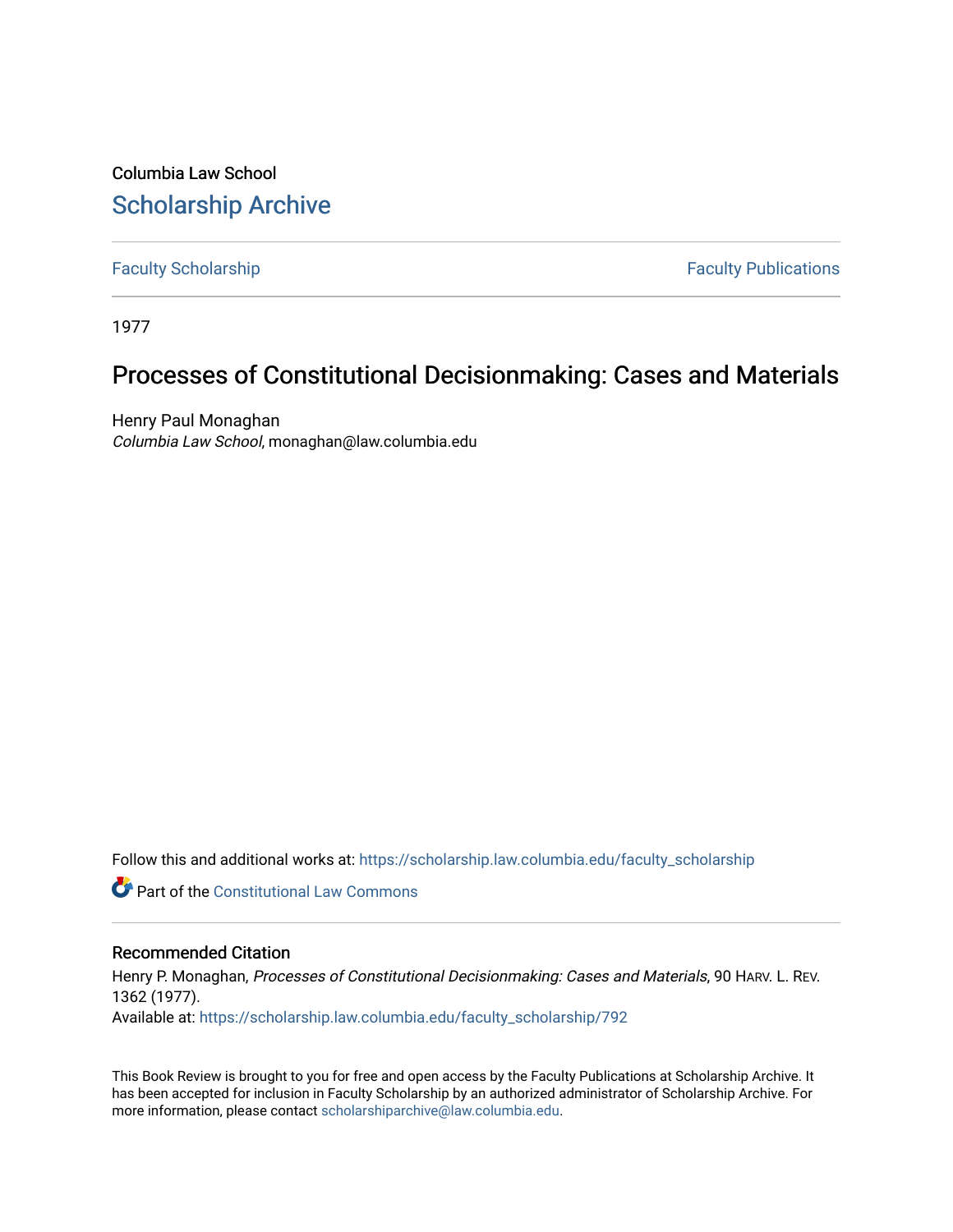## BOOK REVIEW

PROCESSES OF CONSTITUTIONAL DECISIONMAKING: CASES AND MATERIALS. By Paul Brest.<sup>1</sup> Boston: Little, Brown & Co. 1975. Pp. xlv, 1377. **\$22.50.**

## *Reviewed by Henry P. Monaghan2*

Authors of constitutional law casebooks traditionally have presented their subject through Supreme Court opinions arranged under the three general groupings of judicial review, distribution of powers (federalism and separation of powers), and individual liberties.' This organizational consensus rests upon two widely held and deep beliefs: a basic course in constitutional law should (i) consist of a rigorous and sustained study of substantive doctrine and **(2)** be undertaken principally through a detailed examination of Supreme Court decisions, albeit supplemented in varying degrees by authors' questions and law review excerpts.4

Paul Brest's *Processes of Constitutional Decisionmaking* poses a formidable challenge to this standing wisdom. The book is divided into two parts. Part I concentrates on the process by which constitutional principles are derived by any decisionmaker, whether that person be judge, legislator, or executive official, and Part II addresses the special role of the judiciary in constitutional exegesis. In place of substantive doctrinal exposition, Professor Brest's focus is on questions of process and methodology which cut across the standard substantive topics. Indeed, six of his fifteen chapters are entirely process-oriented; while the remaining nine chapters center on substantive doctrinal exposition within the traditional three groupings, even here the emphasis is upon methodology.

The end result is an important and exciting contribution. *Constitutional Decisionmaking* is certainly an appropriate vehicle for an advanced course in constitutional law. While I can readily understand a desire to use it in that context, I concur with Professor Brest's fundamental belief that questions of process and

<sup>&#</sup>x27;Professor of Law, Stanford University.

**<sup>2</sup>**Professor of Law, Boston University.

<sup>&#</sup>x27;There has been occasional effort at a historical development. *See* I P. FREUND, **A. SUTHERLAND,** M. HOWE & E. BROWN, CONSTITUTIONAL LAW: CASES **AND** OTHER PROBLEMS **3-42 (3d ed.** 1967). More recently, there has been some move to omit or postpone to the end of the course detailed examination of materials on judicial review. *See* **G.** GUNTHER, CASES **AND** MATRaALS *ON* **CONSTrTrU-**TIONAL **LAW** 1532--652 (9th ed. **1975).**

*<sup>4</sup>* Professor Gunther, while following the traditional format, has directed special attention to the constraints inherent in the institution of judicial review. *See* **G. GUNTHER,** *supra* note **3.**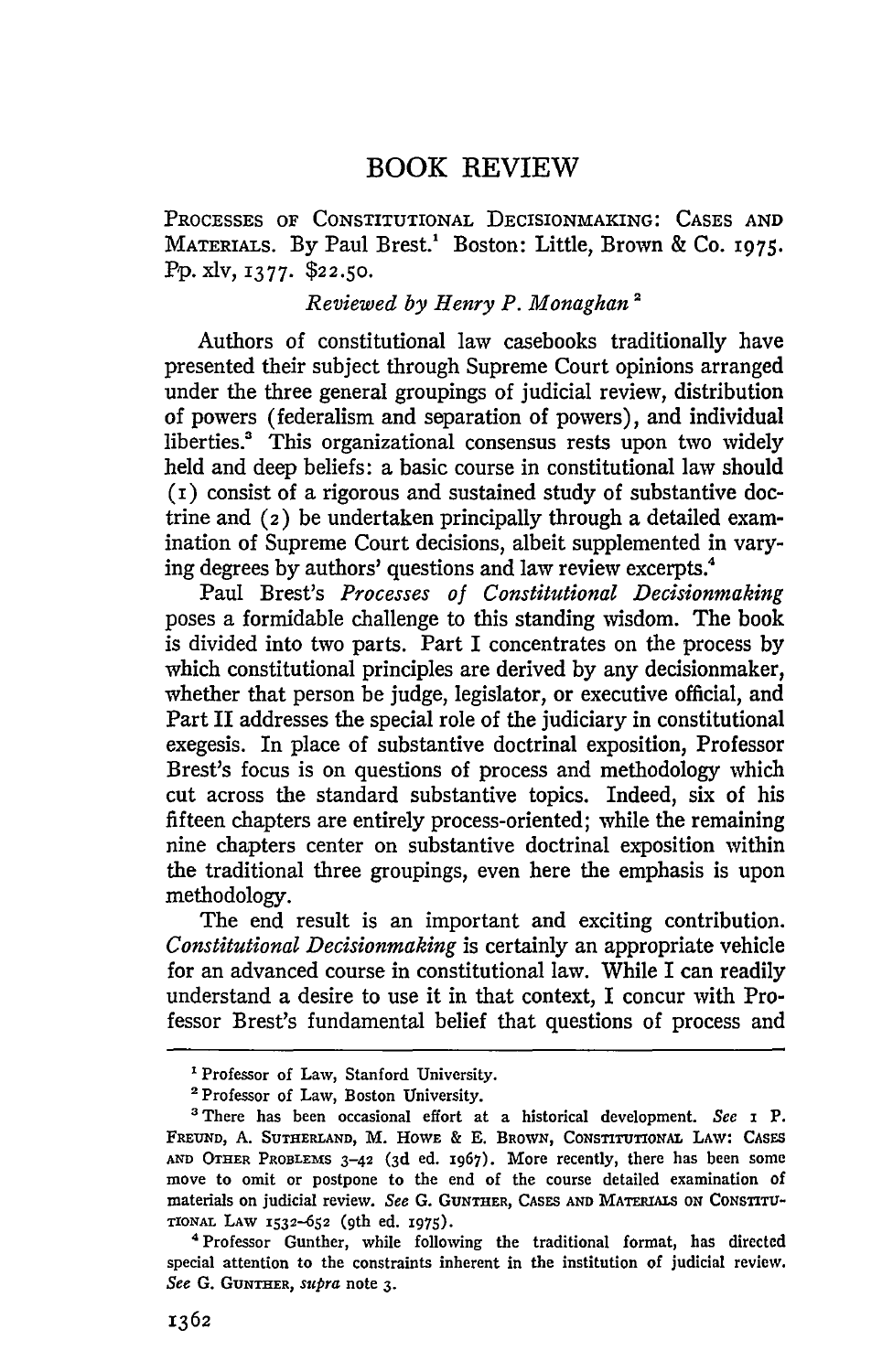methodology are crucial intellectual questions which should be given far more emphasis in a first course in constitutional law.5 For the answers posed, explicitly or (as is more often the case) implicitly, to these insistent questions shape the boundaries of substantive doctrinal developments.<sup>8</sup>

While *Constitutional Decisionmaking's* major innovation lies in its focus on the process of decision making, $\tau$  its attention to the interaction of various decisionmakers and to the institutional constraints on judicial process also represents an important advance over previous casebooks. While showing in Part I that troublesome methodological problems exist regardless of the identity of the constitutional decisionmaker, Professor Brest repeatedly (pp. **87-101)** emphasizes that the judicial perspective on constitutional questions is often a limited one. Far more frequently than realized, judicial rejection of challenges to specific conduct is not so much a positive declaration of constitutionality as it is a declaration that, given the institutional constraints limiting the judicial process, the challenged conduct cannot be adjudicated improper.! Part II of *Constitutional Decisionmaking*

**'** I, of course, put to one side as unacceptable the view that a court is merely a power organ and that, consequently, the study of its processes and methodology has little merit. *See* Monaghan, *Constitutional Adjudication: The Who and* When, **82 YALE** L.J. 1363, 1363 n.3 **(i973).**

**"** The process questions considered **by** Professor Brest include the appropriate role of language, purpose, history, changed circumstances, structure and relationship, and extraconstitutional values in the formulation of constitutional principles. This inquiry is pursued in introductory materials on constitutional interpretation (pp. **X-17),** and in subsequent chapters on the traditional subjects of federalism, separation of powers, and the fourteenth amendment (pp. 172-889). In addition, there is a chapter on "constitutional facts" (pp. 854-953) exploring the relevance and judicial ascertainment of facts in the context of the death penalty and race discrimination cases.

Since many of the issues listed above enter into the interpretation of any written document and concern the entire legal order, it is not surprising that much of the material initially considered is not concerned with constitutional law at all  for example, extracts from Wasserstrom's *The Judicial Decision* and from the exchange between Professors H.L.A. Hart and Lon Fuller over the relationship between language and purpose in statutory construction (pp. 3-5, 36-40).

<sup>8</sup>The intractable problem of racially rooted exclusionary zoning provides a recent illustration of the phenomenon. *See* Village of Arlington Heights v. Metropolitan Hous. Dev. Corp., 97 **S.** Ct. **555** (i977). Mr. Justice Powell's opinion apparently assumes, *compare id. with* Palmer v. Thompson, **403 US. 217 (I971),** that if proven, an impermissible racial motive would justify voiding a facially

**<sup>&#</sup>x27;I** recognize that a skillful teacher will deal to some degree with the problems of language, purpose, and history as well as other "process" questions in the context of the traditional subject matter categories, but I think it more satisfactory to have some materials in front of the student, explicitly doing so in a sustained manner. Moreover, a first-year course in constitutional law provides the student with a discrete and highly visible context for consideration of "legal process" questions, and this should generate a beneficial spillover for other courses.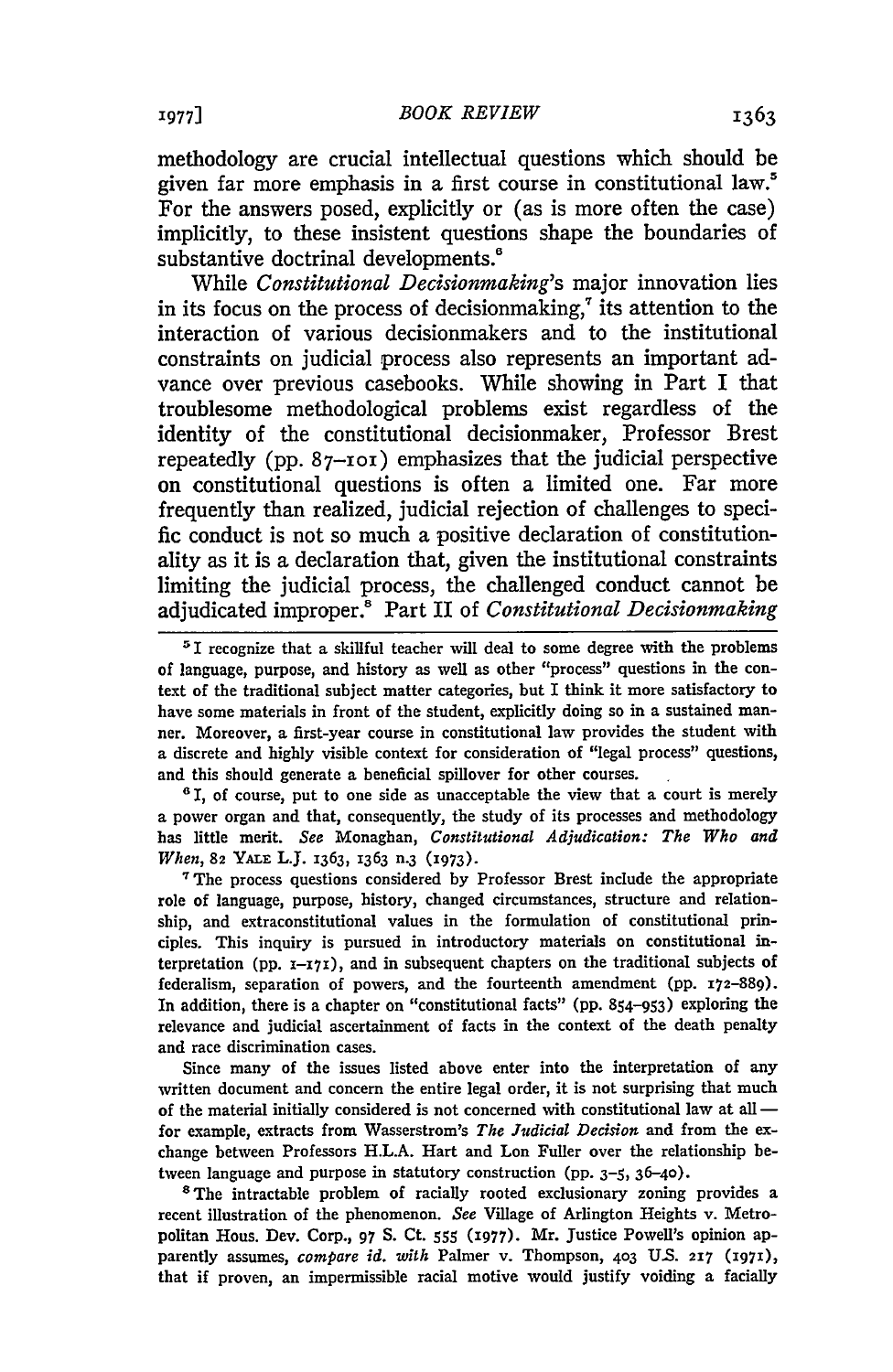explores in detail the sources of these constitutional constraints and the ways in which courts operate within them. It deals with a wide range of problems, from the justifications for judicial review, the requirement of principled decisionmaking, modes of judicial review, judicial inquiry into the motives of other decisionmakers, and stare decisis, to the "case or controversy" requirement and its allied limitations.

Professor Brest also departs from tradition by relying heavily on source material other than Supreme Court decisions. For example, the book contains extracts from Senate hearings on the confirmation of a former attorney general (pp.  $15-31$ ), the debates of the framers of the fourteenth amendment (pp.  $463-72$ ), and the controversy between Hamilton and Madison on the nature of Presidential authority (pp. 411-16). Efforts are made through notes and copious law review extracts to acquaint the students with the wider intellectual and social context in which constitutional principles arise.<sup>9</sup> Most importantly, Professor Brest's thinking is very much in evidence throughout the book. He provides essays (often structured around law review excerpts) in which he suggests relevant inquiries and appropriate modes for analysis.<sup>10</sup> At times, the essays seem to overshadow the opinions of the Court; they, and not the opinions, seem to be primary material for class consideration. I do not make this remark disparagingly. For the essays are of the highest quality **-** lucid, stimulating, and illuminating.<sup>11</sup>

neutral and fairly applied zoning ordinance. On that unexamined substantive premise he deals at some length with the difficult question of ascertaining motive. Although his opinion goes as far as possible in allowing proof of discriminatory motive, **97 S.** Ct. at 564-65, it is readily apparent that courts will have great difficulty in determining the motives of multimember bodies. This difficulty is, in fact, insurmountable if, as the opinion suggests, local officials might have some general privilege not to testify. *Id.* at **565.** *See ginerally* Note, *Reading the Mind of the School Board: Segregative Intent and the De Facto/De Jure Distinction,* <sup>86</sup> **YALE L.J. 317** (1976).

'For example, prior to the excerpt of Lochner v. New York, 198 **U.S.** 45 (igo5), there is an extensive note which introduces (or reintroduces, as the case may be) students not only to the influential proponents of Social Darwinism, but also to the organized bar's espousal of that and other doctrines of limited government.

<sup>10</sup> For example, Professor Brest provides essays on the validity of racially dependent classifications (pp. 480-89, 543-49), on the meaning of the minimum rationality test (pp. 557-66, **572-75),** and on the requirement of principled decisionmaking (pp. **io99-1I8).**

<sup>11</sup> Professor Brest's views are not beyond challenge, as he would be the first to acknowledge. He is apparently far more comfortable than I am with a spacious concept of judicial lawmaking under the general language of the fourteenth amendment. He seems to assume that this is permissible because the framers of that amendment did not expressly *restrict* the Court *(e.g.,* pp. 475 (question (d)), 557, 576, 733-34). As an original matter, I would have thought that the question was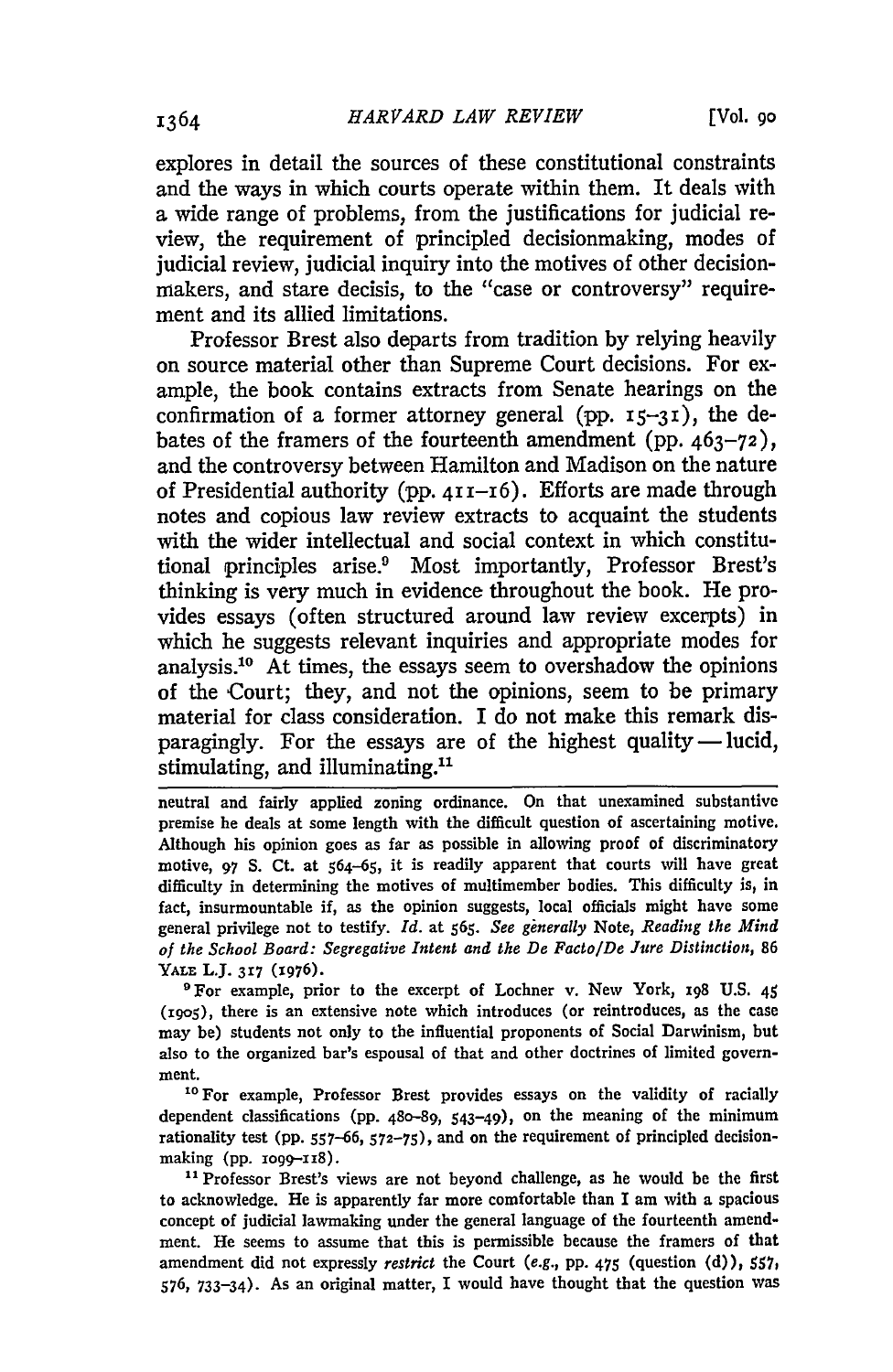While I subscribe to Professor Brest's fundamental approach and have considerable admiration for the teaching tool he has produced, I do have difficulty with the degree to which he has departed from the traditional view that a constitutional law course should focus primarily on case materials. *Constitutional Decisionmaking* has far fewer cases than its counterparts.<sup>12</sup> This is the result of omission of doctrinal subjects and reduction in the case material in the areas covered. The cases which are reproduced are frequently heavily edited. Even more importantly, the cases summarized in the notes are, in my judgment, often so truncated that they are pedagogically sterilized.

Since the reduction reflects Professor Brest's desire for an introductory teaching casebook, not a quasi-treatise, the reduction standing alone is not objectionable. However, the sparsity of court opinions poses problems transcending a first-year teacher's concern with the development of case-reading skills. Indeed, it detracts from the book's ability to explore the process issues, since the working of the legal process through case decisions is insufficiently illustrated. With the exception of the perhaps overemphasized racial equal protection cases, $13$  this combination of fewer cases and heavy editing also presents real difficulties for anyone interested in sustained doctrinal analysis, the traditional staple of constitutional law courses. The impact of the editing process becomes immediately apparent in the federalism materials; **"4** however, my general point is not confined to any

whether the framers had authorized (not restricted) that activity. Any assertion, therefore, that the due process and equal protection clauses are "avowedly developmental" (p. 1125), while it may be descriptively accurate, is normatively doubtful. It was, after all, the organized bar and the courts, not the framers of the fourteenth amendment, who loosened the equal protection clause from its moorings in racial discrimination. More importantly, it was they who wholly transformed the meaning of "liberty" and "process" in the due process clause. See Monaghan, Of "Liberty" and "Property," 62 CORNELL L.J. 405 (1977). These developments are far too ingrained in the political-constitutional order to admit of any major reassessment, Paul v. Davis, 424 U.S. 693 (1976), *criticized in* Monaghan, *supra,* to the contrary notwithstanding. The remaining, but important, question is the extent to which the constitutional protection of "liberty" authorizes special judicial protection for extraconstitutional values, those not readily inferable from the constitutional text, structure, or history.

<sup>12</sup> Based on the table of cases and my use of the book, I estimate that the shortfall is about 50%.

**<sup>13</sup>**Even here, I wish that some explicit attention had been given to the "white flight-tipping point" problem. <sup>14</sup> Federal power to spend and to tax for regulatory purposes is gone over

hurriedly, and at the cost of an opportunity to focus on the limits of the judicial process. The case material on the negative impact of the commerce clause on state regulation is extremely truncated - South Carolina State Highway Dep't v. Barnwell Bros., Inc., **303** U.S. **177** (1938), is stated in slightly over a single page-and consideration of state taxation of interstate commerce is entirely eli..i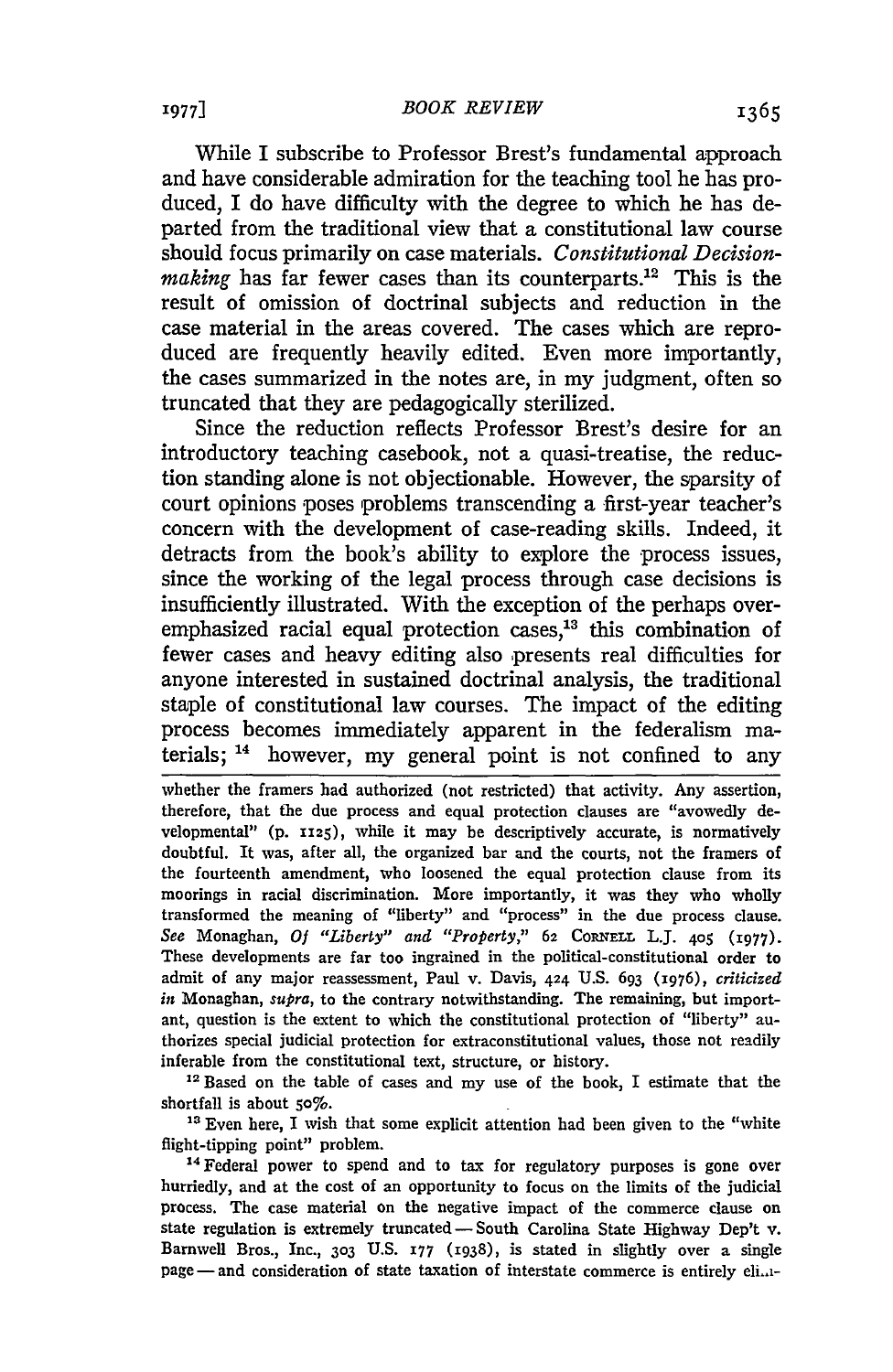particular area — virtually wherever one turns, doctrinal exposition is at least difficult. Professor Brest's heavy editing represents, I think, an overreaction to prior casebooks' nearly exclusive reliance on substantive doctrinal exposition.

Beyond the heavy editing, there are other difficulties. Some (not including me) will regret the omission of any materials on the first amendment. Other omissions raise questions concerning the proper relationship between a first course in constitutional law and other more specialized courses with constitutional law dimensions **-** for example, administrative law, family law, the law of the federal courts, taxation, and property. Professor Brest's treatment of three traditional topics of a constitutional law course highlights this difficulty.

First, *Constitutional Decisionmaking* does not permit a close look at the protection afforded **by** the Constitution to private property. The economic substantive due process materials are adequate. But treatment of the contracts clause is not. *Home Building & Loan Association v. Blaisdel 11* is taken up as a main case in a "process" chapter (p. 146) and is followed **by** a brief "before and after" developments note which treats the case in a cursory fashion. For example, the core of the *City of El Paso v. Simmons* **16** holding that the contract clause protects only promises central to the agreement  $17$  is not stated at all (p.  $157$ ). Except for a brief note, the related materials on the "taking" clause are eliminated on the premise that they are better considered in land use courses (pp. **739-40).** I disagree. Examination of these materials in the context of the general "due process field theory" gives a student perspective on the fifth amendment and a feeling for the limited utility of its taking component as a principled device with which courts can protect private property from the reach of regulatory power.

Second, *Constitutional Decisionmaking's* emphasis on deci-

inated. For teachers anxious to get past the federalism material all this will be a plus. But it is not for me.

My own practice had been to consider the negative impact materials after a consideration of the fourteenth amendment's minimum rationality restraints, thus emphasizing the possible differences between the two forms of attack in terms of both the substantive criteria employed and the resulting nature of the evidentiary problems presented. While the material lacked the glamour of the race cases, it was, I thought, "lawyers' law," an area where students do not start with strong preconceptions and where they could be led to examine the problems in a disciplined manner with (hopefully) a developing recognition of the institutional restraints limiting the courts.

**I5** 290 **U.S. 398** (1934). *See also* United States Trust Co. v. New Jersey, 45 **U.S.L.W. 44x8 (U.S.** April **12,** 1977). **16379 U.S. 497** (I965).

*<sup>17</sup>See id.* at **514-15.**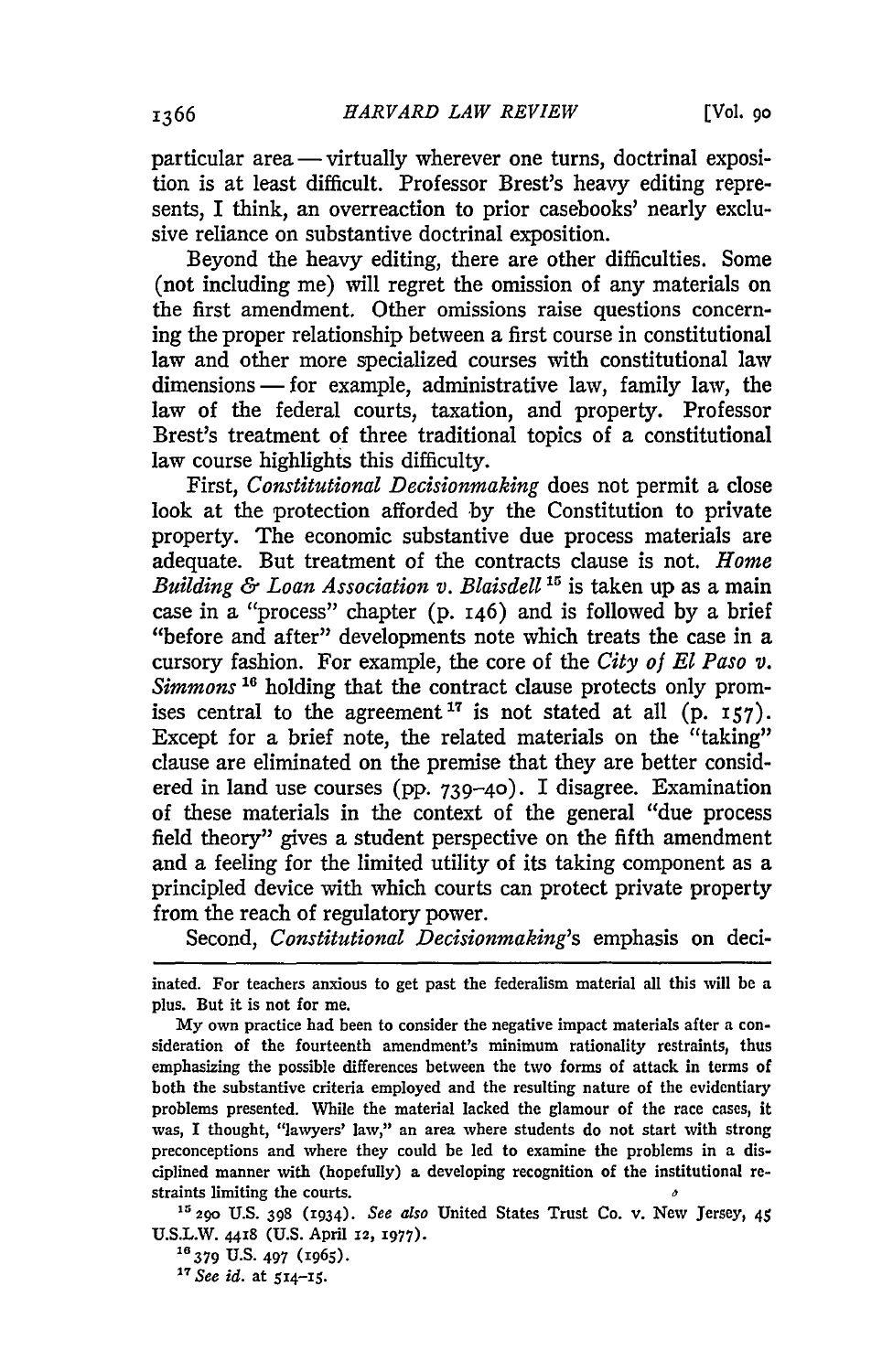sionmakers other than courts coupled with the heavy editing of cases reveals a limitation more evident here than in most casebooks: a failure to reconcile the traditional subject matter of a constitutional law course with the growing statutory protection of civil rights.<sup>18</sup> The proliferation of recent federal civil rights legislation, coupled with the Supreme Court's expansive construction of the opaque Reconstruction acts, has meant that the subject of constitutional law may become increasingly divorced from that of civil rights. For the practicing lawyer, civil rights legislation, with all of its intricacies, and not the Constitution, has become the focus of attention. However, a constitutional law course still has a role in alerting students to the complexity and importance of civil rights legislation.

Third, while the chapter on separation of powers has much of interest, it too might be said to suffer from a tendency to defer certain issues for consideration in more specialized courses. This chapter has what are, to my mind, failings common to all casebooks in this area, both in terms of what is included and what is not. For example, I do not see the justification for extensive consideration of the marginally important impeachment device (pp. 358-70). On the other hand, while perhaps alone in my view, I think that constitutional law casebooks should consider in detail the quite basic question of Presidential power to control the administration of law. Professor Brest, following the general approach, presents the crucial cases in truncated form (pp. 368-70), and eliminates entirely the "standing" aspect of *United States v. Nixon "9* (p. 382). I would also include far more on the delegation problems than customarily appears in a first book (pp. 356-58). That material is centrally important to an adequate understanding of the role of Congress in the constitutional order; moreover, it is important to consider the context of the *Steel Seizure Case 20* (p. 393). I recognize that Presidential control and delegation problems are considered in administrative law casebooks. But I suspect that they are not emphasized there. In any event, I think they are at the core of any introduction to the doctrine of separation of powers.

**<sup>18</sup>**For example, the complex holding in Griffin v. Breckenridge, **403 U.S.** 88 **(i97i),** is summarized in ten lines **(p.** 674). The footnote asserting **(p.** 676 n.37) that *Griffin* overruled Collins v. Hardyman, 341 U.S. 651 (1951), is at best misleading. *Collins* did not involve racial discrimination or the right to travel. Accordingly, to overrule its *specific* holding and apply 42 **U.S.C.** § **1985(3) (i97o)** to private interference with freedom of speech would require an explicit overruling of The Civil Rights Cases, **109 U.S.** 3 (1883). Compare the treatment of these statutes in **G. GUNTHER,** *supra* note **3,** at **898-io39.**

**<sup>1</sup>o** 418 **U.S. 683** (1974).

**<sup>20</sup>**Youngstown Sheet & Tube Co. v. Sawyer, 343 **U.S. 579 (1952).**